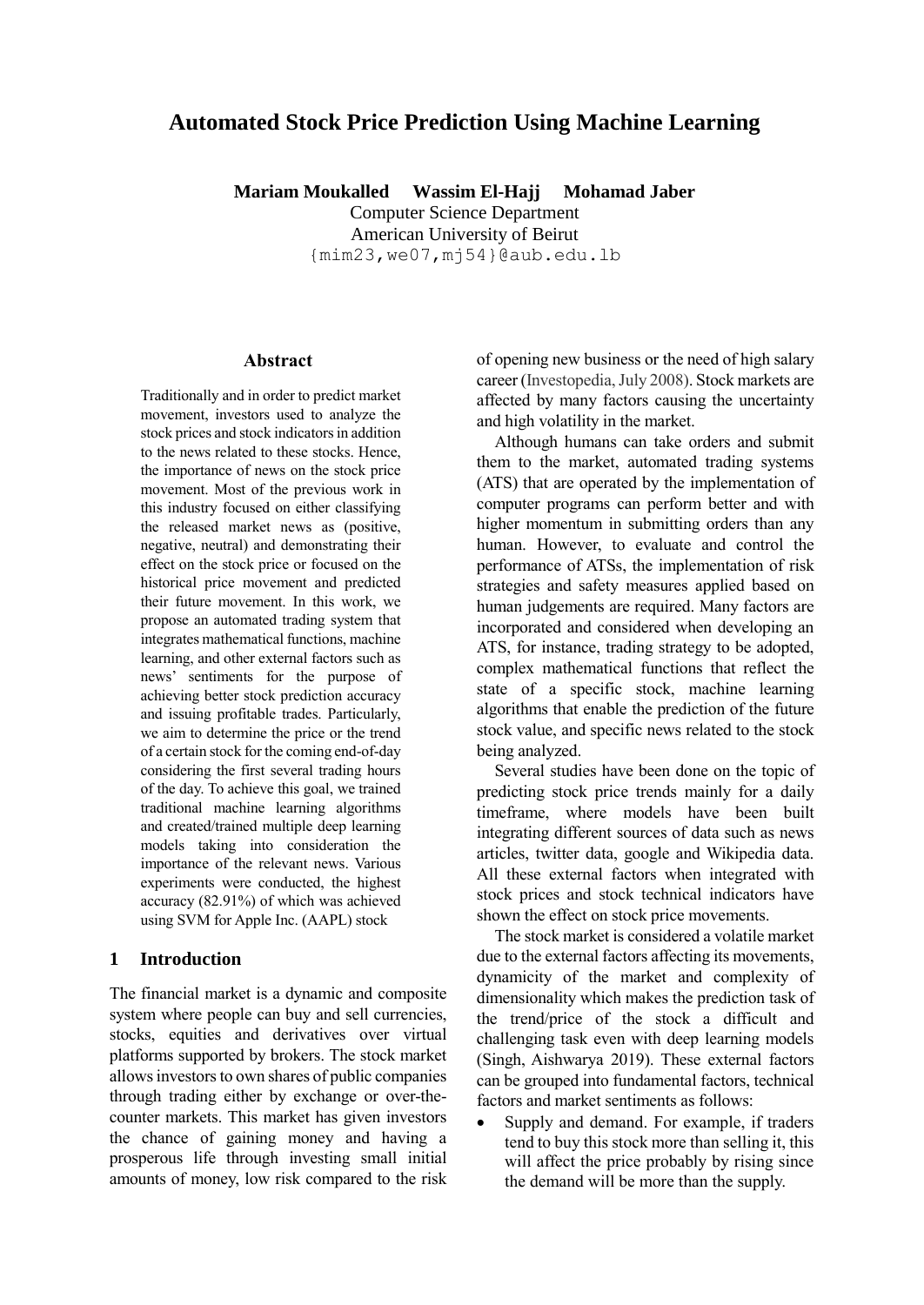- Stock prices can have unexpected moves because of a single news which keeps a stock artificially high or low. Hence, investors cannot predict what will happen with a stock on a day-to-day basis. This is called market sentiment factors and they include company news, economy, and world events.
- Global economy. The flow of money and transactions is based on the economy of the traders which is affected by the economy of the country.
- Stock historical prices. Each stock has a range which tick data moves within, when looking into chart patterns and behavior of investors.
- Public sentiments and social media. A tweet from a president or an article release affects the price of the related stock(s). For example, an unofficial resignation of a CEO on twitter.
- Natural disasters. For example, the "haiti earthquake" that killed around 316,000 people affected the S&P index by going down 6.6% after 18 trading days.
- Earnings per share (EPS) is a fundamental factor that affects stock price. Investors tend to purchase stocks with high EPS since they know that they will gain substantial profits. The demand on this stock, the company management, the market sector dominance and the cyclical industry performance result in the movement of the stock price.
- Inflation and deflation are technical factors. Inflation means higher buy price and thus higher interest rates. This will result in a decrease of stock price. On the contrary, deflation means lower buy prices and thus lower profits and interest rate.

All these diverse factors and others affect price movements, leading to a difficulty in stock prediction. Researchers assume that market prediction does not exhibit random behavior (Schumaker, R. et al. 2009). Many publications have been done on the topic attempting to increase the accuracy of future price predictions. Mark L. et al. (1994) studied the influence of public information reported by Dow Jones and concluded that a direct relation does exists between released news articles and stock market activities.

News released related to an activity of a company results in assumptions for traders that will affect price movement. For instance, when positive news is released, traders tend to buy resulting in stock price increase. On the contrary, when negative news is released, traders tend to sell and thus pushing stock price to decrease. Although there is no doubt that news affect traders' actions, only few studies use the news factor in predicting price movement.

Different machine learning algorithms can be applied on stock market data to predict future stock price movements, in this study we applied different AI techniques using market and news data. This paper is arranged as follows. Section 2 provides literature review on stock market prediction. Section 3 details the data collection process, data +cleaning, and the ML models' design. Section 4 provides the experimental results, and section 5 concludes the paper and presents future work.

# **2 Related work and background**

In the early research related to stock market prediction, Fama, E. F. (1970) proposed the Efficient Market Hypothesis (EMH) and Horne, J. C., & Parker, G. G. (1967) proposed the Random Walk theory. These theories proposed that market prices are affected by information other than historical prices and thus market price cannot be predicted.

The EMH theory suggests that the price of a stock depends completely on market information and thus any new information will lead to a price change as a reaction of the newly released information. This theory also claimed that stocks are always traded on their fair value, where traders cannot buy nor sell stocks in a special price undervalued or inflated and therefore the only way a trader can increase her profits is by increasing her risk. EMH discusses three different variations that affect market price: Weak Form, where only historical data is considered, semi- Strong Form, which incorporates current public data in addition to historical data, and Strong Form, which goes farther to incorporate private data. EMH states that any price movement is either a result of new released information or a random move that would prevent prediction models from success.

The Random Walk Hypothesis by Horne, J. C., & Parker, G. G. (1967) states that the stock prices are randomly changed and argue that past price movements are independent of current movements. This is slightly different from EMH as it focuses on short-term pattern of stock market.

Based on the above two hypotheses by Horne, J. C. et al. (1967) and Fama, E. F. (1970), the stock market will follow a random move and the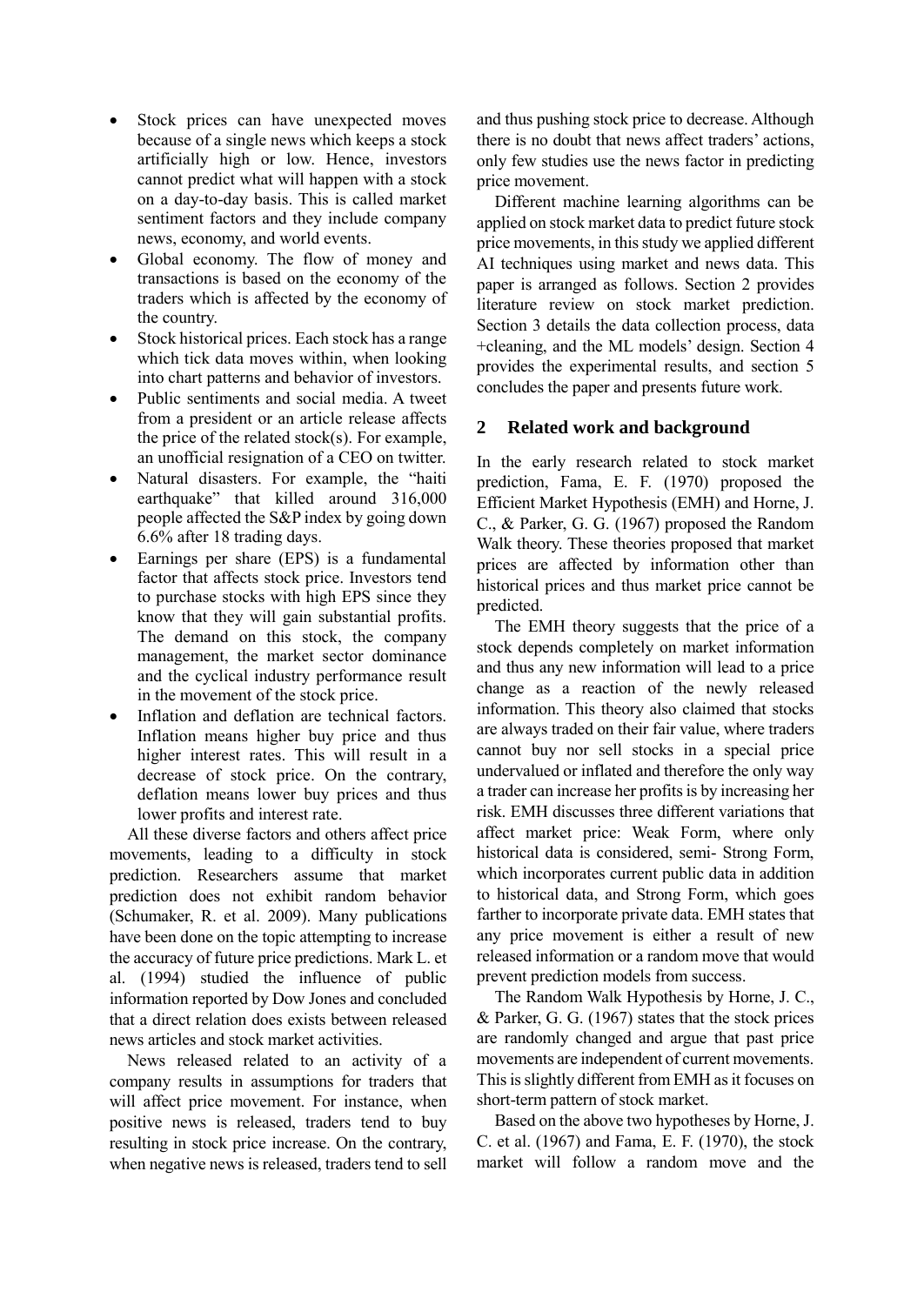accuracy of predicting such movement cannot exceeds 50%.

As opposed to these theories, many recent studies have shown that stock market price movement can be predicted to some degree. These studies depend on two different types of financial analysis to predict stock market prices:

- Fundamental Analysis: it is based on the health of the company and this includes qualitative and quantitative factors such as interest rate, return on assets, revenues, expenses and price to earnings among others. The aim of this analysis is to check the longterm sustainability and strength of the company for the purpose of long-term investment.
- Technical analysis: It is based on time series data. Traders analyze historical price movements and chart patterns and consider time as a crucial parameter in the prediction. Technical analysis can rely on three main keys: stock prices movement although many times the movement seems to be random, historical trends which are assumed to repeat as time passes, and all relevant information about a stock.

In most recent studies, different machine learning techniques have been used to predict stock prices. Machine learning was proven to be a good tool used in price predictions tasks due to the techniques it uses in analyzing data to drawing generalized pattern. Different machine learning models and risk strategies have been applied to stock market prediction task trying to predict mainly the direction of the price for different time frames and using different features that would affect market prices.

Arévalo, A. et al. (2016) used four main features as input to a Depp Neural Network (DNN) model. These features can be considered as technical analysis features for the stock market as they are based on mathematical calculations as described below:

- Log return: a finance term that represents the logarithmic difference between the close price at time t and close price at time t-1
- Pseudo-log-return: the logarithmic difference between average prices of consecutive minutes
- Trend Indicator: a linear model applied on 1 minute tick data to generate a linear equation with a certain slope. A negative slope implies a decrease in the price while a positive slope

implies an increase and a slope close to zero implies that the price is almost stable.

Arévalo, A. et al. 2016 formalize the input data as follows: the time feature which is included in the inputs as minutes and hours parameters, and a variable window size (n) which is used for the other inputs. Thus, the input file will include last n pseudo-log-return, last n standard deviations and last n trend indicators. The output of the model was "next one-minute pseudo-log-ret. Then after having the input data file ready, it was given to a DNN with one input layer, five hidden layers and one output layer. The data was fragmented into training and testing data. The model was trained during 50 epochs with different window sizes and the results show that window size 3 can show the best performance of the model with accuracy 66% and 0.07 MSE.

Weng, B. et al. (2017) attempted to predict oneday ahead price movement using disparate sources of data, where combining data from online sources with prices and indicators can enhance the prediction of the stock market state. This study was tested on Apple Inc. (APPL) stock information gathered over 3 years with multiple inputs and different output targets. The target was a binary value (0 or 1) which represent a fall or rise of variation between prices. Four datasets were gathered from disparate sources: first dataset includes the public information available at yahoo finance online for stock prices; second dataset includes number of unique page visits to Wikipedia per visitor per day; third dataset includes count of data published on google related to a company on a specific date; forth dataset includes three technical indicators (Stochastic Oscillator, Larry William, Relative Strength index) that represent the variation of stock price over time. Additional features were generated from the four datasets to provide a meaningful parameter for the model. Twenty features were selected as input. A common observation was drawn, that for any target, all the datasets were represented by at least one feature. Different AI techniques: Artificial Neural Network (ANN), Support Vector Machines (SVM) and Decision Trees (DT) were applied to predict stock price movement and compared to each other. After the evaluation on the three different models listed above, the output comparing open price of day i+1 to open price of day i achieves the best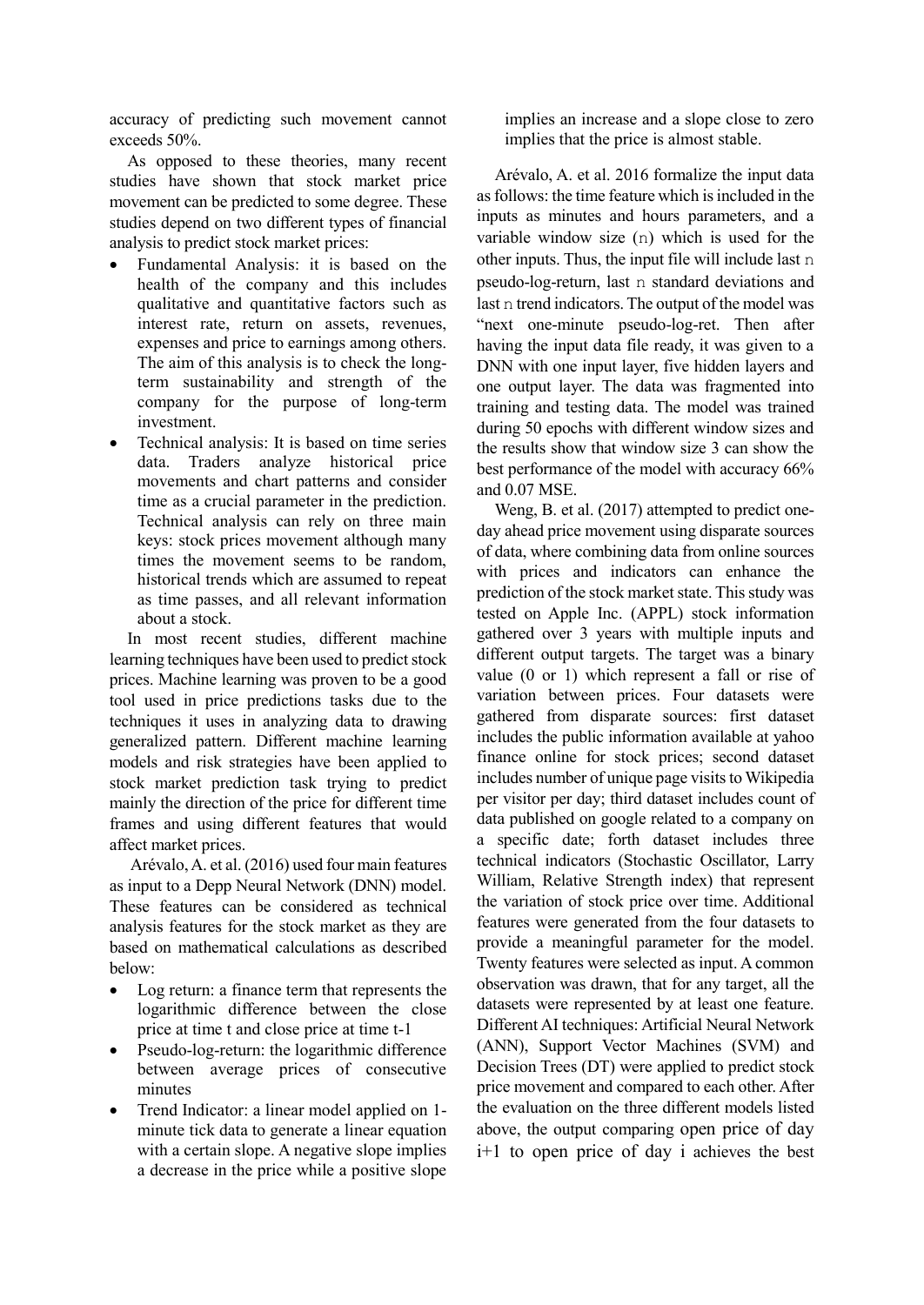prediction accuracy with around 85% using SVM model.

Schumaker, R. P. et al. (2009) tried to predict direction of the price movement based on financial news. The study was done in 2009 as market prediction was and still facing difficulties due to the ill-defined parameters. In order to use the financial news articles in the prediction model, news should be represented as numerical value. Several techniques have been known to analyze articles related to certain stock to label these articles with sentiments or use them as vectors for the input features. These techniques could be bag of words, noun phrases, named entities and proper nouns. Proper noun technique is a combination of noun phrases and named entities. The proposed technique outperformed other techniques based on a comparison study.

AZFin Text is another system built by (Schumaker, R. P. et al 2009) that predicts price changes after 20 minutes of news release. The main component of this system is the financial news articles collected from yahoo finance and represented as noun phrases; all the collected noun phrases are represented as vector of binary values indicating the presence or absence of a phrase in the article. The second main component of this system is the stock price data collected in oneminute time frame. Then, the final major task after collecting the data and formalizing the inputs was building and training the AI model. To finalize the input of the model, stock price quotation at the same minute news was released, have been added to the input matrix, in addition to that  $+20$  minutes price which will be the output of the system. The data was then fed to different models. Support Vector Regression (SVR) model was built to predict the price after 20 minutes of news release. Only the data during market time was included leaving 1 hour for opening of the market to show the effect of news released during the closure of the market. Moreover, a new constraint was added to the model where only one article could be used for 20 minutes. If two articles were released during the same 20-minute period, both will be discarded. The results show that the average directional accuracy established was 71.18%.

It is evident that released news and published articles affect the market. Most of the existing studies analyzing news rely on shallow features such as bag-of-words, named entities and noun phrases. A newer representation was introduced by (Ding, X. et al. 2014) which represents news as structured events to predict the daily stock price movement. Unlike the previous approaches, this representation can show the relation between events since representing phrases as vectors or bag of words cannot show the actor, action, and the actor which the action was applied on, thus trivial representations cannot show the relation between event and stock. To evaluate the performance of this new representation, news articles data were collected from Reuters and Bloomberg, in addition to the daily close prices of S&P index.

Two different models were built to test the representation: a linear SVM model which have news document as input and +1 or -1 as output indicating increase or decrease in the price for different time frames (1 day, 1 week and 1 month). A non-linear Deep neural network model is also implemented to learn hidden relations between events.

Input features for both linear and nonlinear models were the same: bag-of-words features which use the trivial TFIDF representation after removing stop words and event features represented by different combination of the tuple  $(o_1, P, o_2, o_1 + P, P + o_2, o_1 + P + o_2)$  where  $o_1$  is the first object to the left of extracted sentence above and  $o_2$  is the nearest object to the right, and P represents the verb. This feature representation is used to reduce the sparseness of the representation in addition to verb classes.

To evaluate the models, different scenarios were applied. When comparing the results of the models with the bag-of-words articles representation, structured events showed a better performance. From another perspective, when comparing the models, DNN performed better than SVM due to its ability to learn hidden relationships. Moreover, it was distinguished from different timeframes used (1 day, 1 week, 1 month); the shorter the frame the better the results. Thus, the best model was DNN with structured event features for daily prediction with accuracy around 60%.

As shown from the above recent studies based on machine learning, stock price movement can be predicted with an accuracy more than 50% which opposed the EMH and Random walk theory using different timeframes, features, and models. In the next section, we detail our proposed prediction models and highlight its improved performance over the existing models.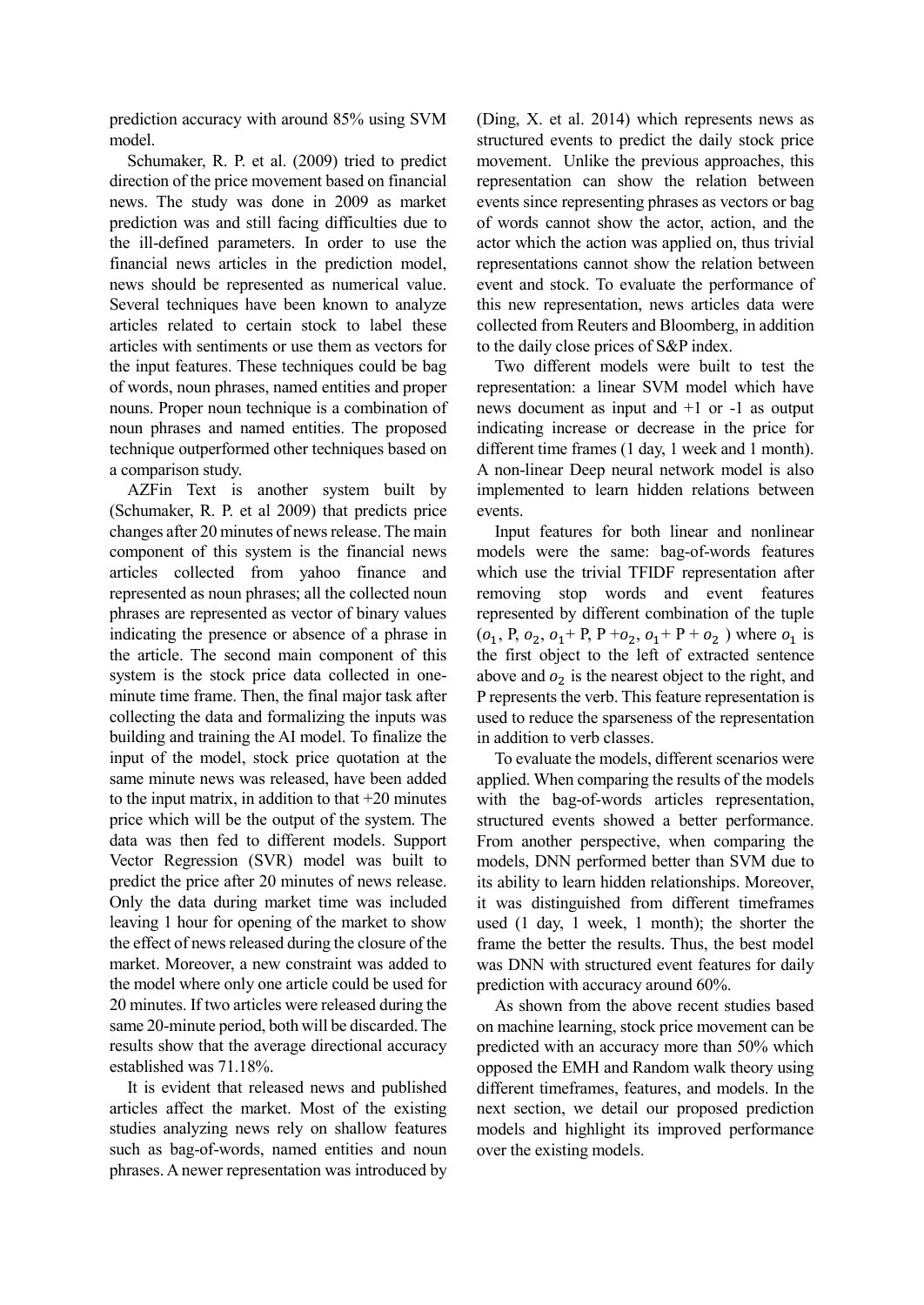# **3 Proposed Method**

The proposed approach is divided into multiple steps, each detailed in this section as follows: Section 3.1 describes the information sources that we have used to build our system. Section 3.2 presents the processing of the data sources. Section 3.3 presents the way news and prices were aligned. Section 3.4 presents the input features. Section 3.5 shows the way data was normalized, and section 3.6 discusses the proposed models.

# **3.1 Data Sources**

Two sources of information are needed for our study:  $(1)$  news sentiments and  $(2)$  historical prices. Ten years tick data and news data were collected from Reuters platform from January-01-2008 to December 31-2017 for five different stocks AAPL for shared of apple company, GOOGL for google shares, AMZN for amazon shares, FB for Facebook shares. Hence, a tick is a measure of the minimum upward or downward movement in the price. In many cases, a one second timeframe includes many ticks reaching 20 to 30 ticks.

Tick data was collected to include the following details: open bid, close bid, high bid, and low bid, in addition to the time stamp. This high frequency data is collected to do intra-day short-term prediction. Our model requires at least one tick to be released every 1 hour, since we group our data hourly. This huge data requires some preprocessing that takes into consideration the big volume of data (7 trading hours  $*3600 = 25200$  tick price per day) and the difference in interval between tick data. Tick data might have multiple prices released at the same second and miss some ticks at other seconds. In addition to tick data, we have collected news sentiments. News data includes the stock symbol, date and time issued, source, news headline, sentiment (0 for neutral news, 1 for positive news and -1 for negative news), polarity of negative sentiment, polarity of positive sentiment and polarity of neutral sentiment. The polarity of news is based on the count of positive/negative words in the news article.

# **3.2 Data Preprocessing**

Due to the huge amount of Tick data and to ease the manipulation of data, we have imported our data to MySQL database where sorting data is done when querying.

The initial step was to replace missing ticks. Tick data have different time intervals in the data collected between ticks. This is due to data not being recorded over some time. For example, a second might have four prices recorded and other seconds might not have even one price recorded. To fill missing ticks, we look for the nearest tick data to fill our missing seconds. After importing data to our database and fill missing ticks, we group our data into one-minute time interval where we get the last tick received for each minute recorded in our data. Then, we store clean oneminute data in a new table (no weekends, no ticks outside market open time).

# **3.3 Aligning news with tick data**

Unlike other approaches that filter news outside trading hours and news released during the same interval, we built different scenarios to handle these cases. When generating our data, we give the user an option to choose between one of the following three news scenarios:

- 1. Last sentiment received on that day based on time to be used: for example, if we want to get the sentiment for 01-03-2010 at 14:00 we, get the last sentiment received on 01-03-2010 before 14:00 and adopt it. If no sentiments exist, we consider the sentiment as neutral.
- 2. Last sentiment during selected interval of time: if we are grouping our data into hourly time frame, we check the last sentiment released during this hour and consider it as dominant sentiment and if no news released, we consider the sentiment is neutral.
- 3. Overall average for the day during selected interval: if more than one sentiment is released during the time frame, we calculate the average for positive  $(a_n)$ , negative  $(a_n)$ and neutral  $(a_{nu})$  news (i.e:  $a_n = sum (positive news)$

,<br>| count(all news)

In case of equal sentiments, we sum the polarity of sentiments (polarity of positive sentiment, polarity of negative sentiment, polarity of neutral sentiment features) and check which of these features have the highest summation and consider it the dominant sentiment. In case of equal polarity, we consider neutral sentiment. In this scenario we apply the above formulas on weekend data for Monday sentiment label.

As for the tick data, data features were generated from our one-minute and tick database tables based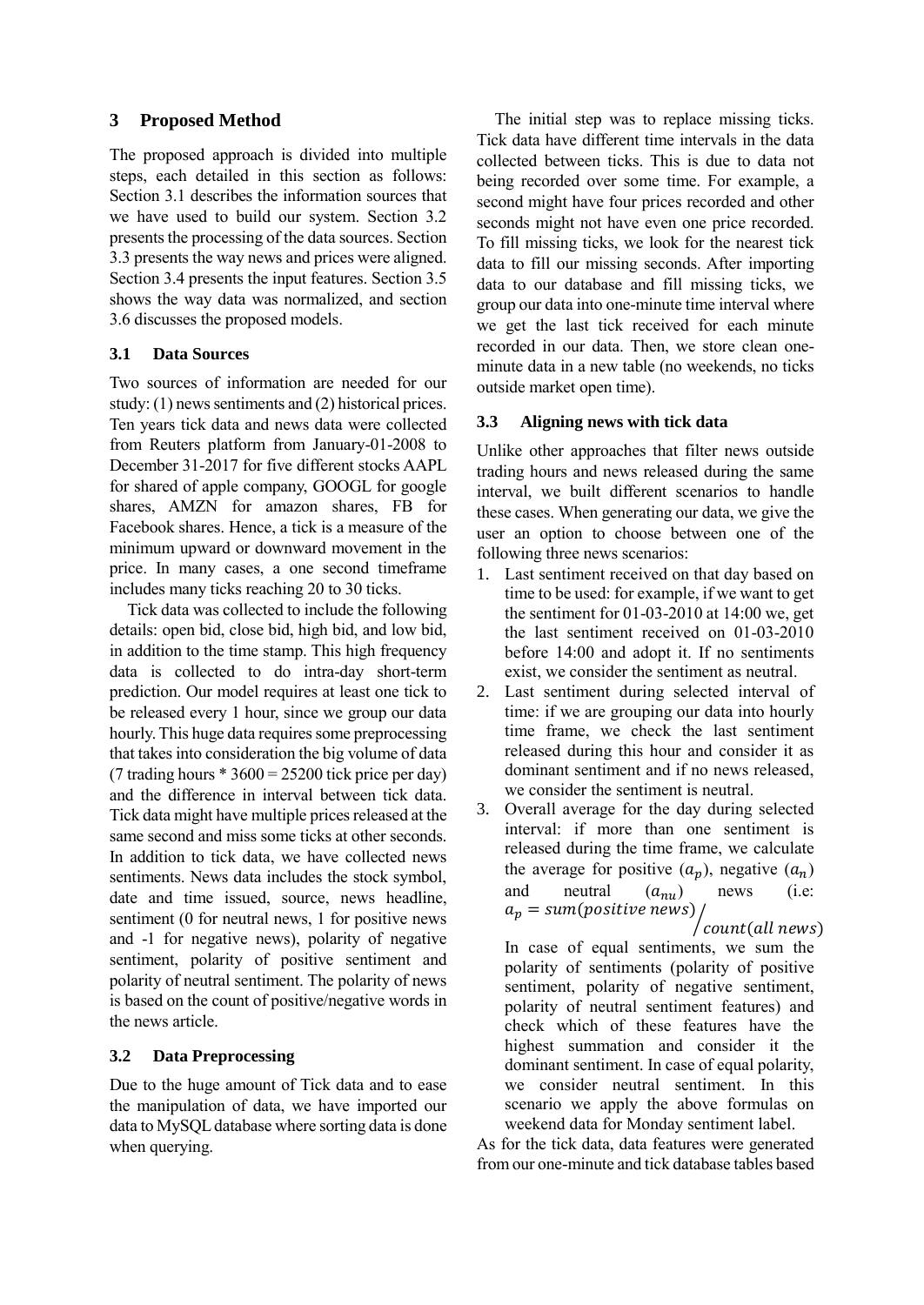on hour interval. As such, the input to the machine learning algorithm will be hour data features with one sentiment feature based on one of the above scenarios and the output of the trained model will be the close price of the day.

### **3.4 Features Generation**

Different window sizes have been tested in our models, i.e. how many hours you want to go back when you want to train the models. This will generate our input data in the following format (window size \* features).

The features used in our models are as follows:

- Maximum: Maximum price received during the selected hour
- Minimum: Minimum price received during the selected hour
- Average: Average price received during the selected hour
- Standard Deviation: Standard deviation of prices received during the selected hour

$$
\sqrt{\frac{1}{N}\sum_{i=1}^{N}(x_i-\frac{\sum p_i}{count(p_i)})^2}
$$

 Pseudo Log Return: logarithmic difference between average prices of two consecutive hours.

$$
\ln\left(\frac{p_t}{p_{t-1}}\right)
$$

where  $p_t$  is the average price at time t

- Trend indicator: slope of linear model applied on tick data of the respective hour, which gives an idea about the trend during the last hour.
- Price: Last tick received at selected hour
- Sentiment: News sentiment analysis calculated based on chosen scenario illustrated in section 3.3.

Hence, our input data have 8 features, the formula of number of features is the following:

Features=8n where n is window size The output of our model is end of day price.

### **3.5 Data Normalization**

Since the features extracted from the input data are of different units and scale, normalization is needed to scale the data between 0 and 1, which will also help in faster convergence. To normalize our data, we use the *minmaxscaler* function provided by scikit-learn framework. This function gets the max and the min values of each column and performs the following formula:

$$
\frac{x_i - \min(x)}{\max(x) - \min(x)}
$$

Next, we experiment with various models, namely: Recurrent neural network, Deep neural Network, Support vector Machine and Support vector Regression.

### **3.6 Models**

In this section, we trained different models and compared the effectiveness of recurrent neural network (RNN), feed forward neural network (FFNN), support vector machines (SVM) and support vector regression (SVR) in predicting the direction of today close price with respect to yesterday close price based on the features presented in section 3.4. We tested with the following stocks: AAPL, GOOGL, AMZN and FB for the data collected over 10 years.

For each model, we tried different combinations of window sizes and sentiment scenarios. Window size is a variable, which decides the different number of trading hours during the day; to train our model, we generate data for day d based on first {4,5,6} trading hours of the day. The data was normalized and split into two sets: training data of 90% and testing data of 10% for RNN, SVM and SVR models. However, for FFNN we applied the same structure presented in (Arévalo, A. et al. 2016) without data normalization and two data sets: training of 85% and testing of 15%.

FFNN is widely used nowadays for different problems such as classification, regression and pattern recognition in various industries such as financial operations, trading business, analytics and product maintenance. In (Arévalo, A. et al. 2016), the network was formed of 5 layers each with I, 4I/5, 3I/5, 2I/5, I/5 and 1 neuron where I represent the number of inputs. Tanh was the activation function used for all hidden layers and linear function for output layer. This network was applied on H2O platform (Arora, A., et al. 2015); a leading open source data science platform. This platform includes the implementation of deep learning algorithms. After splitting the data into 85% training and 15% testing, we trained the model for 50 epochs and applied ADADELTA (Zeiler, M.D 2012) optimization algorithm to improve learning rate learning process. ADADELTA is a per-dimension adaptive learning rate method for gradient descent, where it is not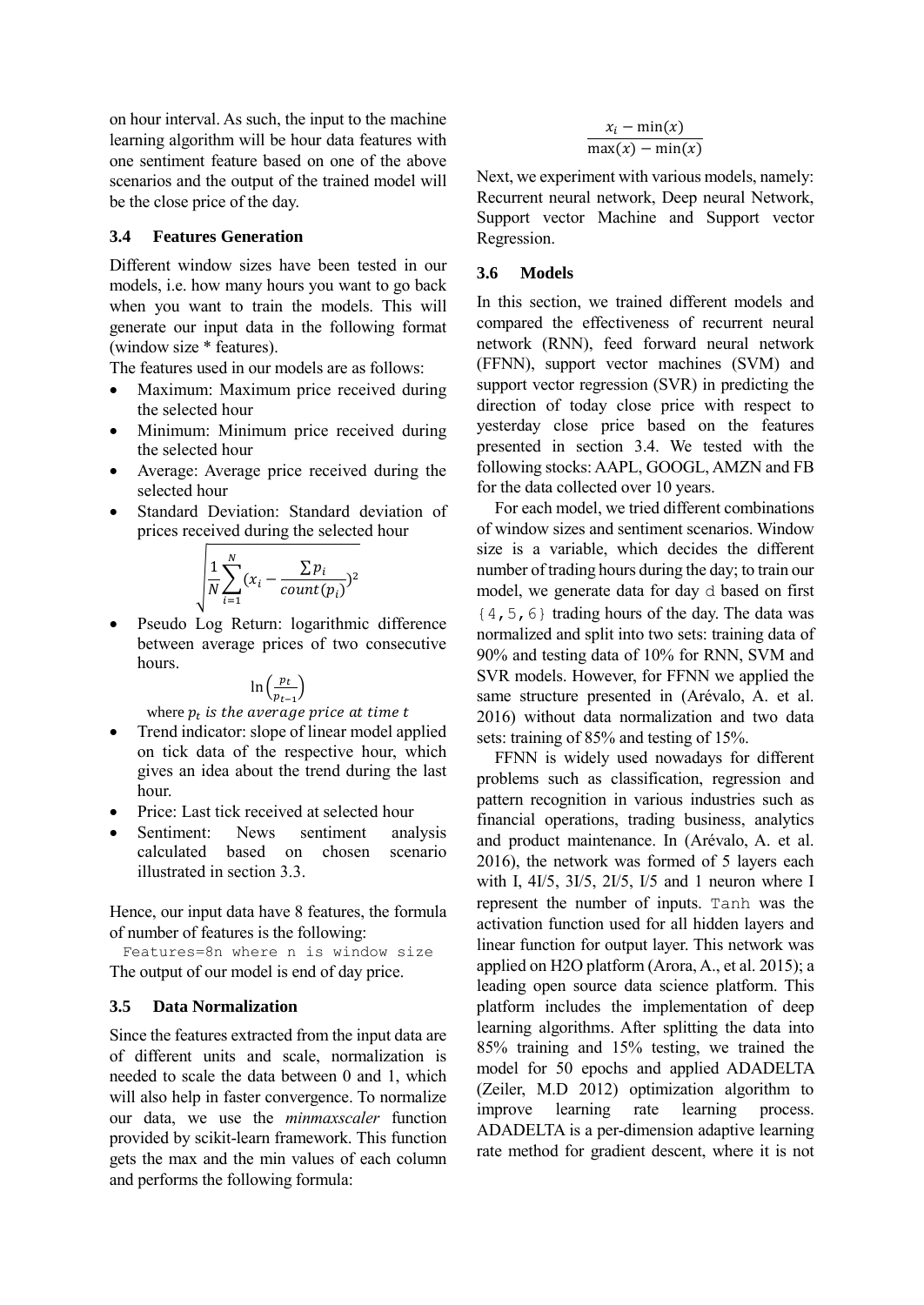necessary to search parameters for gradient descent manually and is robust to large gradients and noise.

RNN is used for sequence data and differs from DNN by its ability to keep data from previous steps. The memory of RNN could be represented by different cell types: Vanilla RNN (for short term memory), LSTM and GRU (enhance short-term memory of Vanilla RNN using gates mechanism).

In our RNN model, we have tried different network structures with different number of neurons at each layer. We tried different network structure through varying the number of layers between 3 and 7 while varying the number of neurons at each layer between 250 and 5 neurons. We tested the implemented networks to get the best results for -layers and 4-layers networks.

We have trained and tested this model on training and testing datasets generated after normalization. The output is the actual price at end of day. Moreover, we have tried different RNN cells provided by TensorFlow. We trained our model on Basic RNN cell, LSTM cell and GRU cell. We trained the model for 100 epochs and applied ADAMOptimizer as our optimization algorithm to get the best learning rate for our model.

SVM, a supervised machine learning algorithm, can be used for both regression and classification problems. This algorithm uses a kernel trick technique that transforms the data and then finds the optimal boundary between outputs. Moreover, SVM shows that it can perform well on non-linear dataset problems, based on the kernel we choose in training SVM model. SVM have been widely used for stock market prediction. In our SVM model, we have tried different kernel algorithms tuning parameters for each model: Linear, Polynomial and RBF. We have trained and tested this model on our training and testing datasets generated. The output is the binary value, 0 when yesterday close price goes down with respect to today close price and 1 when the price goes up. We used scikit-learn library to build this model and we have trained the model and applied GridSearchCV to choose the best parameters to fit our model.

SVR is the same as SVM, however it is used for regression instead of classification. It uses same terms and functionalities as SVM to predict continuous value. In this model, we follow the same process of SVM except for the output, which is not a class, rather end-of-day price.

### **4 Results and Discussion**

In this section, we show the results obtained for the models defined in section 3.6 on the various stocks. The evaluation metrics are (1) directional accuracy, which analyzes the direction of the predicted value with respect to yesterday close price, (2) Precision, which measures the relevancy of the result, (3) Recall, which measures how many true relevant results returned, and (4) F-measure, which measures the weighted average of precision and recall. Based on the directional accuracy metric (table 2), SVM outperforms RNN, SVR and DNN for different tested stocks. In table 1. We describe the input data.

**Table 1. Stock Data Details**

| <b>Stock</b><br>Name | <b>Total Data</b><br>points | <b>Total</b><br><b>Articles</b> | output direction |
|----------------------|-----------------------------|---------------------------------|------------------|
| <b>AAPL</b>          | 19,243                      | 78,036                          | 1,478 positives  |
|                      |                             |                                 | 1,271 negatives  |
| FB                   | 11,515                      | 30,198                          | 886 positives    |
|                      |                             |                                 | 759 negatives    |
| <b>GOOGL</b>         | 8,225                       | 19,829                          | 625 positives    |
|                      |                             |                                 | 550 negatives    |
| <b>AMZN</b>          | 19,243                      | 37,265                          | 1,450 positives  |
|                      |                             |                                 | 1,299 negatives  |

**Table 2. SVM Directional Accuracy Results**

| <b>Sentim</b> | <b>Directional Accuracy</b> |        |               |        |
|---------------|-----------------------------|--------|---------------|--------|
| ent-          | AAPL                        | GOOG   | <b>AMZN</b>   | FB     |
| Windo         |                             | L      |               |        |
| W             |                             |        |               |        |
| $S1-4$        | 78.18%                      | 70.94% | 75.27         | 68.9%  |
|               |                             |        | $\frac{0}{0}$ |        |
| $S1-5$        | 83.36%                      | 80.34% | 74.91         | 73.17% |
|               |                             |        | $\frac{0}{0}$ |        |
| $S1-6$        | 81.73%                      | 79.62% | 65.82         | 74.66% |
|               |                             |        | $\frac{0}{0}$ |        |
| $S2-4$        | 79.27%                      | 70.94% | 74.18         | 73.17% |
|               |                             |        | $\frac{0}{0}$ |        |
| $S2-5$        | 82.64%                      | 77.78% | 74.18         | 74.01% |
|               |                             |        | $\frac{0}{0}$ |        |
| $S2-6$        | 81.09%                      | 79.76% | 68.36         | 73.27% |
|               |                             |        | $\frac{0}{0}$ |        |
| $S3-4$        | 79.27%                      | 70.09% | 75.64         | 75%    |
|               |                             |        | $\frac{0}{0}$ |        |
| $S3-5$        | 82.91%                      | 76.92% | 70.18         | 73.78% |
|               |                             |        | $\frac{0}{0}$ |        |
| $S3-6$        | 81.64%                      | 76.62% | 68.73         | 60.74% |
|               |                             |        | $\frac{0}{0}$ |        |

According to Table 2, it is very clear that our SVM model is able to achieve accuracies way above the 50%. When looking at Table 3, it also clear that SVM outperforms SVR, DNN, and RNN. All achieved accuracies are above 75% and in the case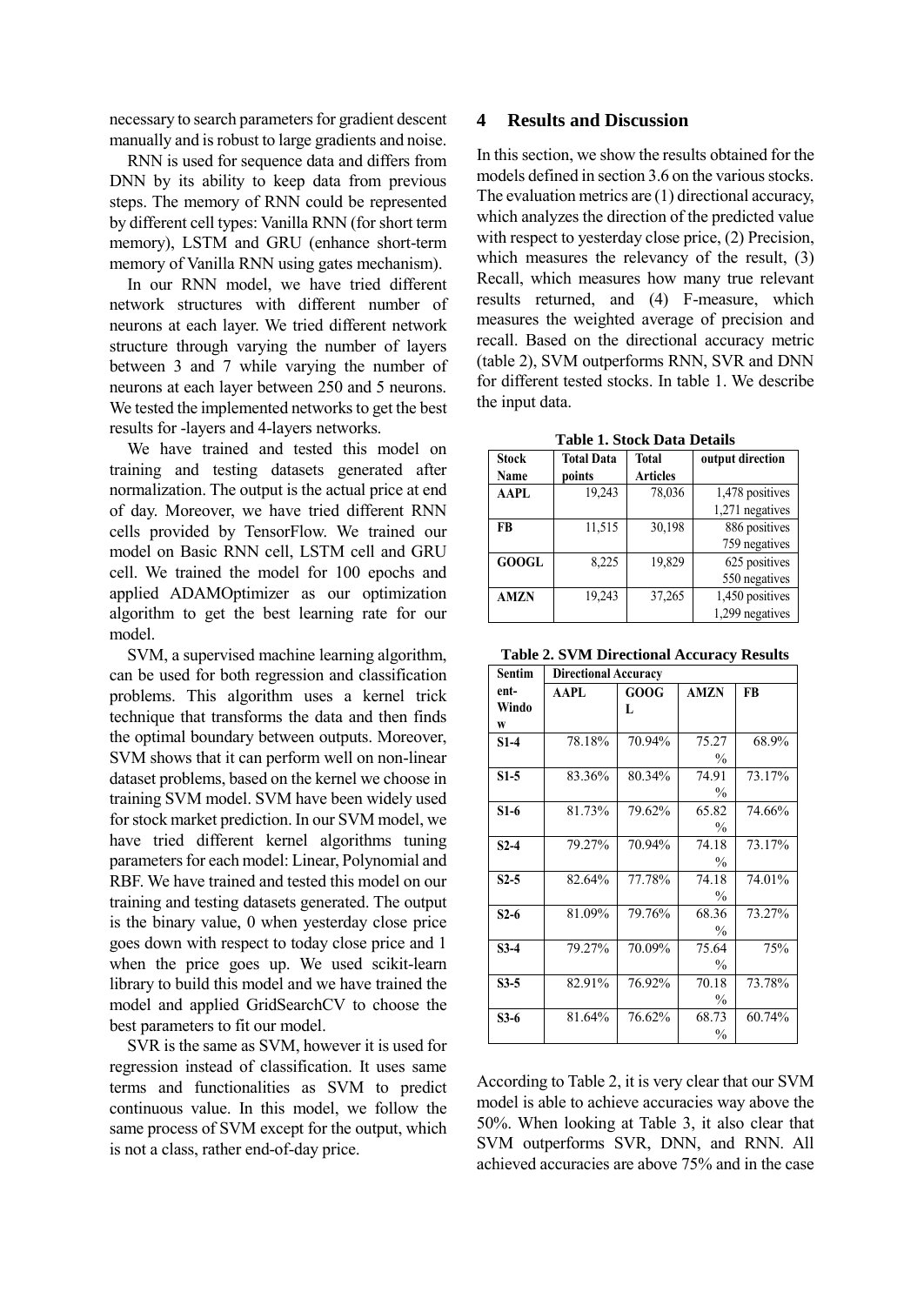of APPL, the achieved accuracy is around 83%. All our models achieved better results than those reported in literature as indicated in Table 4.

Based on the reported results, we summarize our contributions as follows:

- We highlighted the effect of news sentiments on the stock price movement
- We identified best time interval for stock price prediction.
- We identified best news scenario and that each stock is affected differently by news.
- Our model analysis indicates that close price or trend with respect to yesterday close price can be predicted using various AI models.
- Our proposed model can be used in different ways. Firstly, our model can be used by traders without programing information. These traders can use our model either to only predict the variation in price and help traders in their analysis. Also they can use our automated trading system without any monitoring, where the system opens and closes trades based on the predictions. Finally, our code can be easily deployed to do short-term trading.

|              | <b>SVM</b> | <b>SVR</b> | <b>DNN</b> | <b>RNN</b>    |
|--------------|------------|------------|------------|---------------|
|              |            |            |            |               |
| <b>APPL</b>  | 82.91%     | 79.2%      | 81.32%     | 81.3%         |
|              |            |            |            | 74.56         |
| <b>AMZN</b>  | 75.27%     | 72.26%     | 74.03%     | $\frac{0}{0}$ |
|              |            |            |            | 68.38         |
| <b>GOOGL</b> | 80.34%     | 66.38%     | 80.1%      | $\frac{0}{0}$ |
|              |            |            |            | 72.39         |
| FB           | 75%        | 68.71%     | 72.68%     | $\frac{0}{0}$ |

**Table 3. All Models Directional Accuracy**

**Table 4. Related Work Accuracies**

| Paper                             | Metric                  | Value  |
|-----------------------------------|-------------------------|--------|
| Arévalo, A. et al.<br>(2016)      | Directional<br>Accuracy | 66%    |
| Schumaker, R. P.<br>et al. (2009) | Directional<br>Accuracy | 71.18% |
| Ding, X. et al.<br>2014           | Accuracy                | 60%    |

### **5 Conclusion and Future Work**

In this paper, we developed a stock price trend prediction system. To build these models we have gathered data from two sources (i) Historical stock market data from Reuters and (ii) news sentiment

released on a certain stock; this data was collected for 4 different stocks over 10 years. Technical features have been calculated and used as input data for our model in addition to 3 scenarios considered when adding sentiments to the calculated features. Our AI framework mainly incorporate DNN, RNN, SVR and SVM for prediction. We tested our proposed prediction model on APPL, AMZN, GOOGL and FB stock shares, for the data collected from (January 1, 2008 to December 31,2017), resulting in a 82.91% accuracy. According to our knowledge, this is the best accuracy achieved in literature so far.

After developing our model, and to show its performance we would implement a risk strategy to check the profits we would gain based on our predictions and a few enhancements can be done and studied for our prediction model. One direction is to add extra technical indicators used in stock market. Another direction would be trying different time-frames for grouping our data. Finally, we could try to enhance the prediction of the exact price.

### **References**

- Weng, B., Ahmed, M. A., & Megahed, F. M. (2017). Stock market one-day ahead movement prediction using disparate data sources. Expert Systems with Applications, 79, 153-163. doi:10.1016/j.eswa.2017.02.041
- Li, X., Huang, X., Deng, X., & Zhu, S. (2014). Enhancing quantitative intra-day stock return prediction by integrating both market news and stock prices information. Neurocomputing, 142, 228-238. doi:10.1016/j.neucom.2014.04.043
- Arévalo, A., Niño, J., Hernández, G., & Sandoval, J. (2016). High-Frequency Trading Strategy Based on Deep Neural Networks. Intelligent Computing Methodologies Lecture Notes in Computer Science, 424436. doi:10.1007/978-3-319-42297-8\_40
- Horne, J. C., & Parker, G. G. (1967). The Random-Walk Theory: An Empirical Test. Financial Analysts Journal, 23(6), 87-92. doi:10.2469/faj.v23.n6.87
- Fama, E. F. (1970). Efficient Capital Markets: A Review of Theory and Empirical Work. The Journal of Finance, 25(2), 383. doi:10.2307/2325486
- Schumaker, R. P., & Chen, H. (2009). A quantitative stock prediction system based on financial news. Information Processing & Management, 45(5), 571- 583. doi:10.1016/j.ipm.2009.05.001
- Ding, X., Zhang, Y., Liu, T., & Duan, J. (2014). Using Structured Events to Predict Stock Price Movement: An Empirical Investigation. Proceedings of the